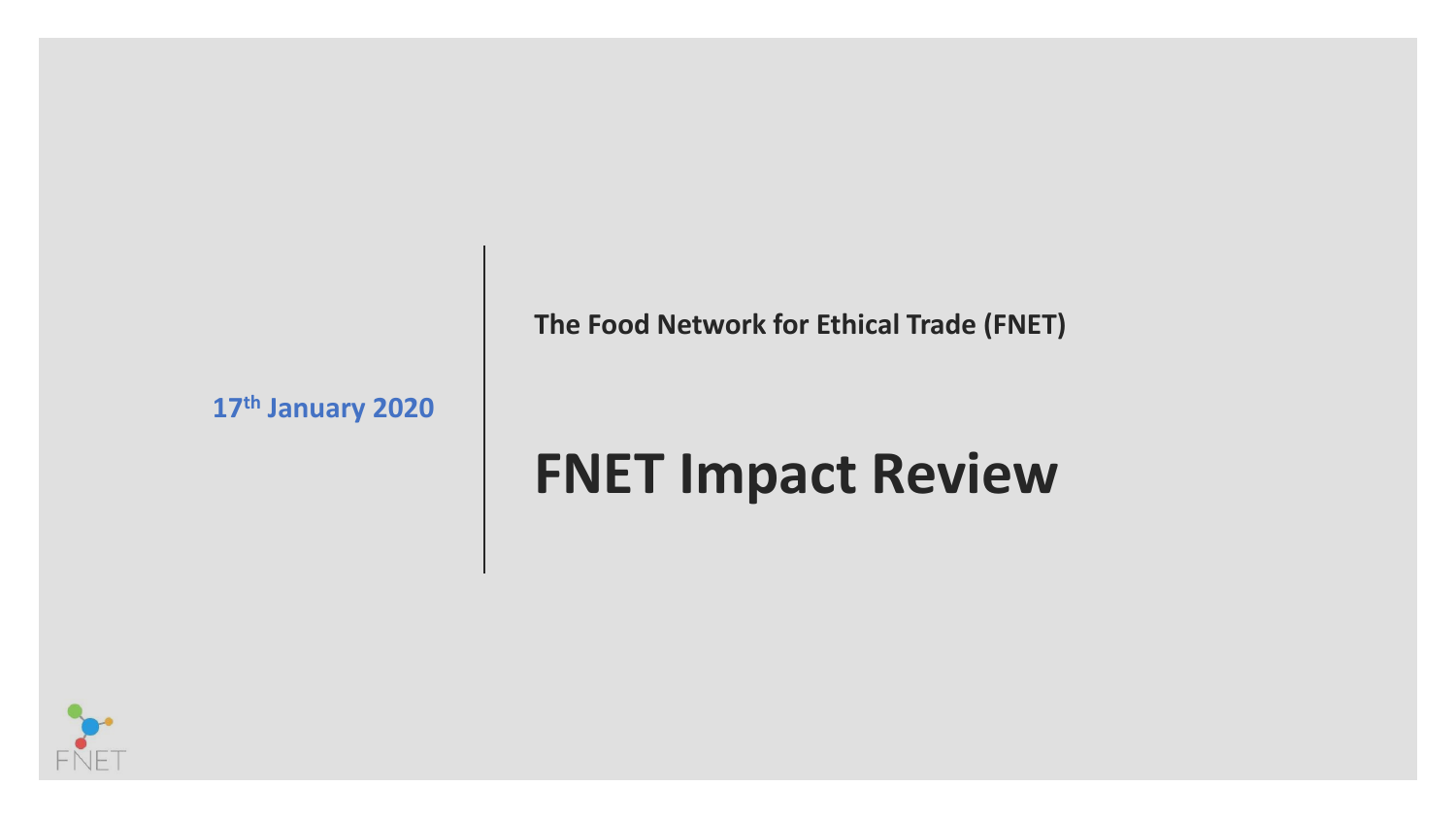## **FNET Summary - 2019**

In the last year, FNET as grown from 42 to 52 members and have seen considerable progress against our four strategic objectives in that time:

- 1. Create a safe, non-competitive, space for collaboration on ethical trade issues in 2019, we held two all member meetings and 17 working group meetings discussing issues ranging from ethical trade risks in China and Latin America to recruitment fee remediation in Thailand to developing positive workplace cultures and values
- 2. Build member capability and capacity to manage and resolve ethical trade issues in our supply chains in 2019, FNET has provided members with 168 hours of one to one ethical trade support, working with members on their ethical trade strategies, drawing up monitoring and evaluation plans and delivering training for over 65 Directors, buyers, growers and technical staff
- **3.** Provide credible, timely and relevant insights and horizon scanning on ethical trade issues that impact our supply chains in 2019, FNET members worked together to deliver an online version of the Network's updated human rights risk assessment tool. Members received 10 newsletters updating them on FNET activities, human rights news, legislation, publications and training and development opportunities
- **4. Work with and influence other ethical trade initiatives and stakeholders to avoid duplication and increase leverage**  in 2019, FNET members received presentations and updates from external speakers including the Ethical Trading Initiative, the Responsible Recruitment Toolkit, Andy Hall (recruitment fees campaigner and expert), Mars, Stronger Together, Carnstone and the University of Nottingham Human Rights Lab. The Network provided input into updated external Eliminating Recruitment Fees guidance and the De Montford University Modern Slavery Toolkit and has spoken at the Spanish Ethical Trade Forum and at the UK's first Responsible Recruitment forum. We are extremely excited to be organising the inaugural Labour Exploitation Awareness event for the Warehousing and Logistics sector jointly with Stronger Together and the Indirects Human Rights Forum in February 2020.

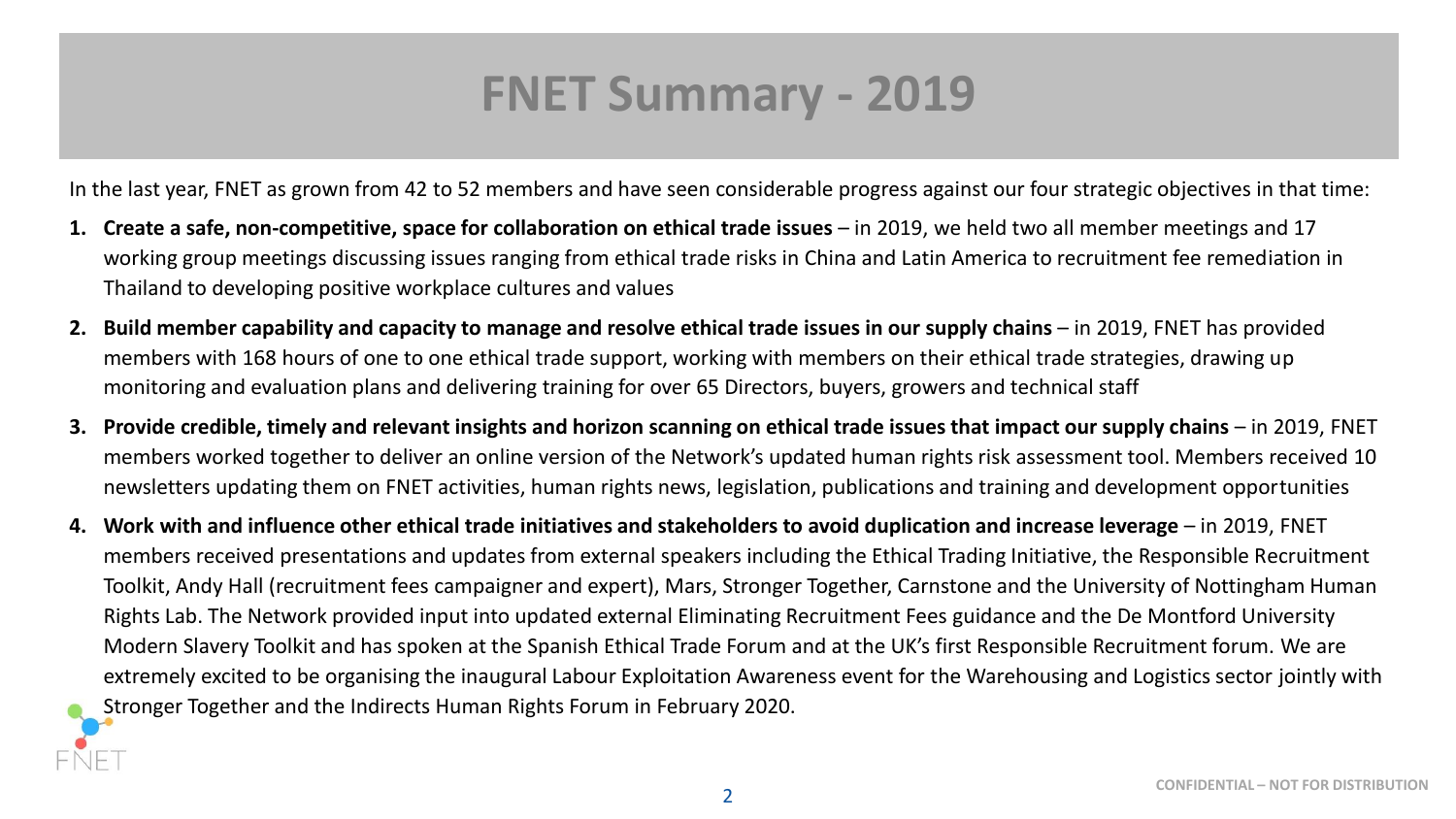#### **Members' ethical trade strategies**



- 100% of members told us in 2019 that their ethical trade strategies had progressed since joining the Network
- 93% of members staetd that the Network had met its strategic objectives either "very well" or "well" in the last 12 months.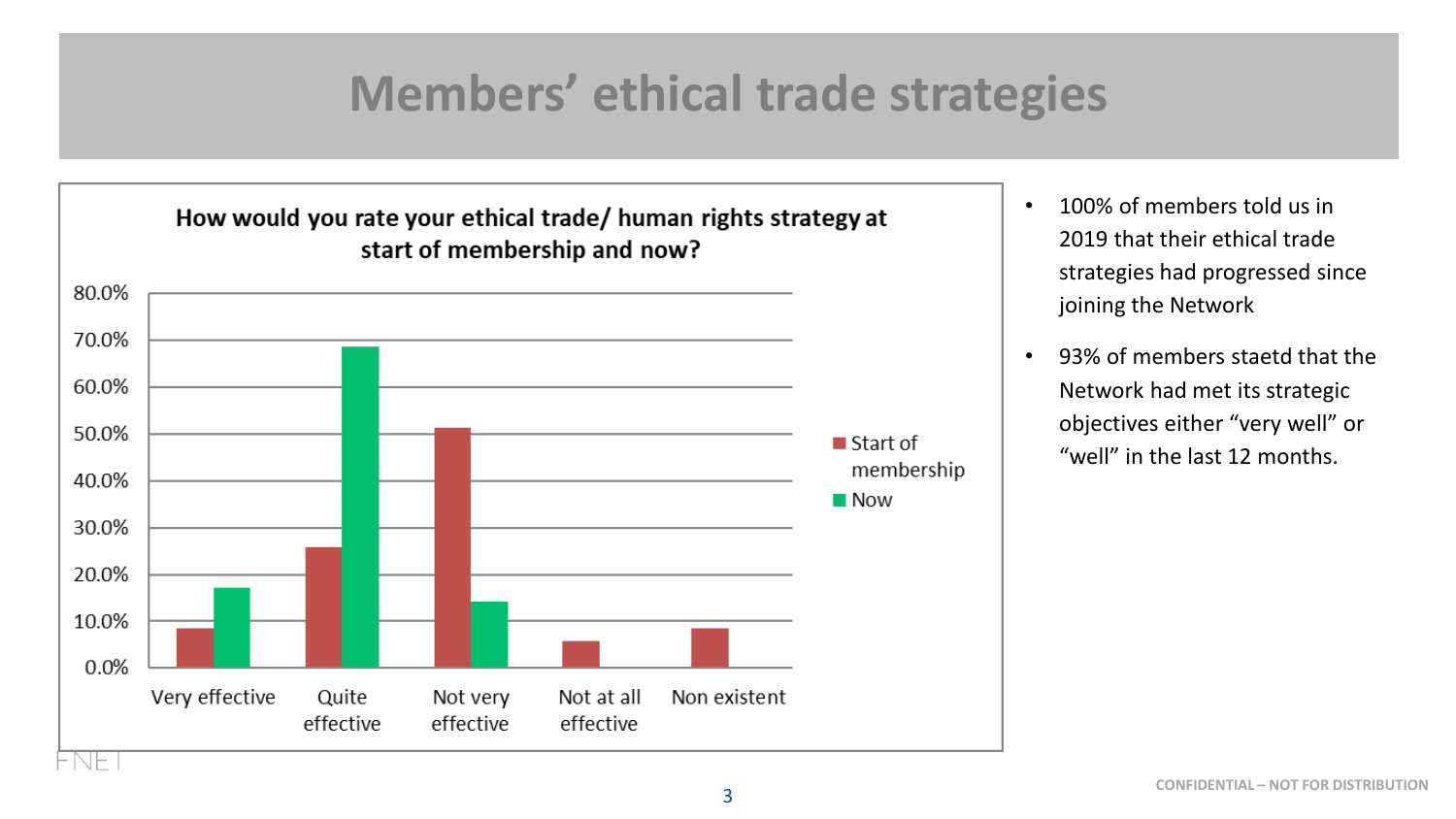# **FNET's impact**

In the last year, has FNET helped you to have open, constructive, non-competitive discussions about ethical trade and share challenges and issues with other FNET members?



In the last year, has FNET helped you to develop the capability and capacity to manage ethical trade issues in your supply chains?



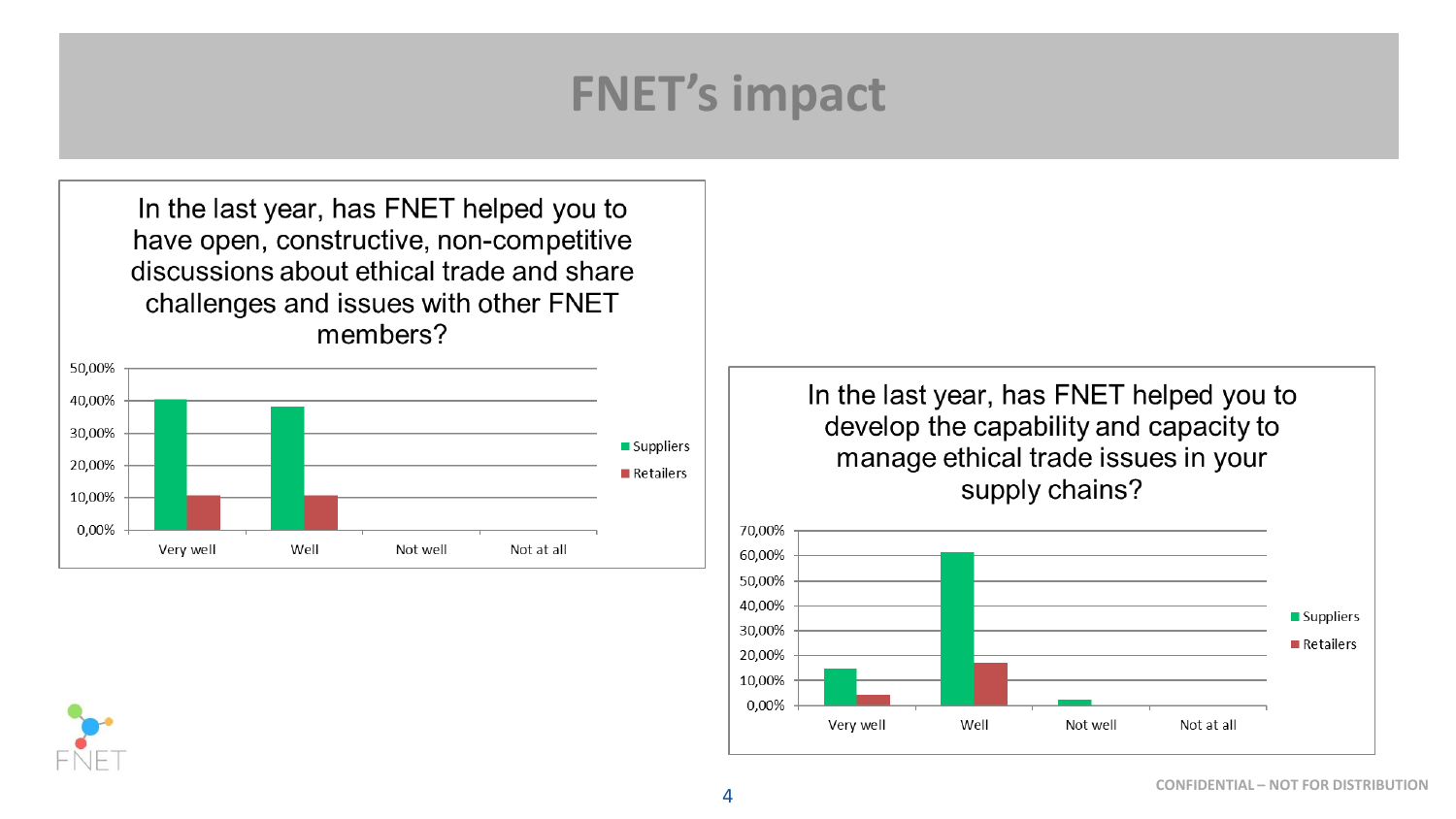## **FNET's impact continued**

In the last year, has FNET provided you with credible, timely and relevant insights and horizon scanning on ethical trade issues that impact your supply chains?



In the last year, has FNET helped you to work with and/ or influence other ethical trade initiatives and stakeholders?



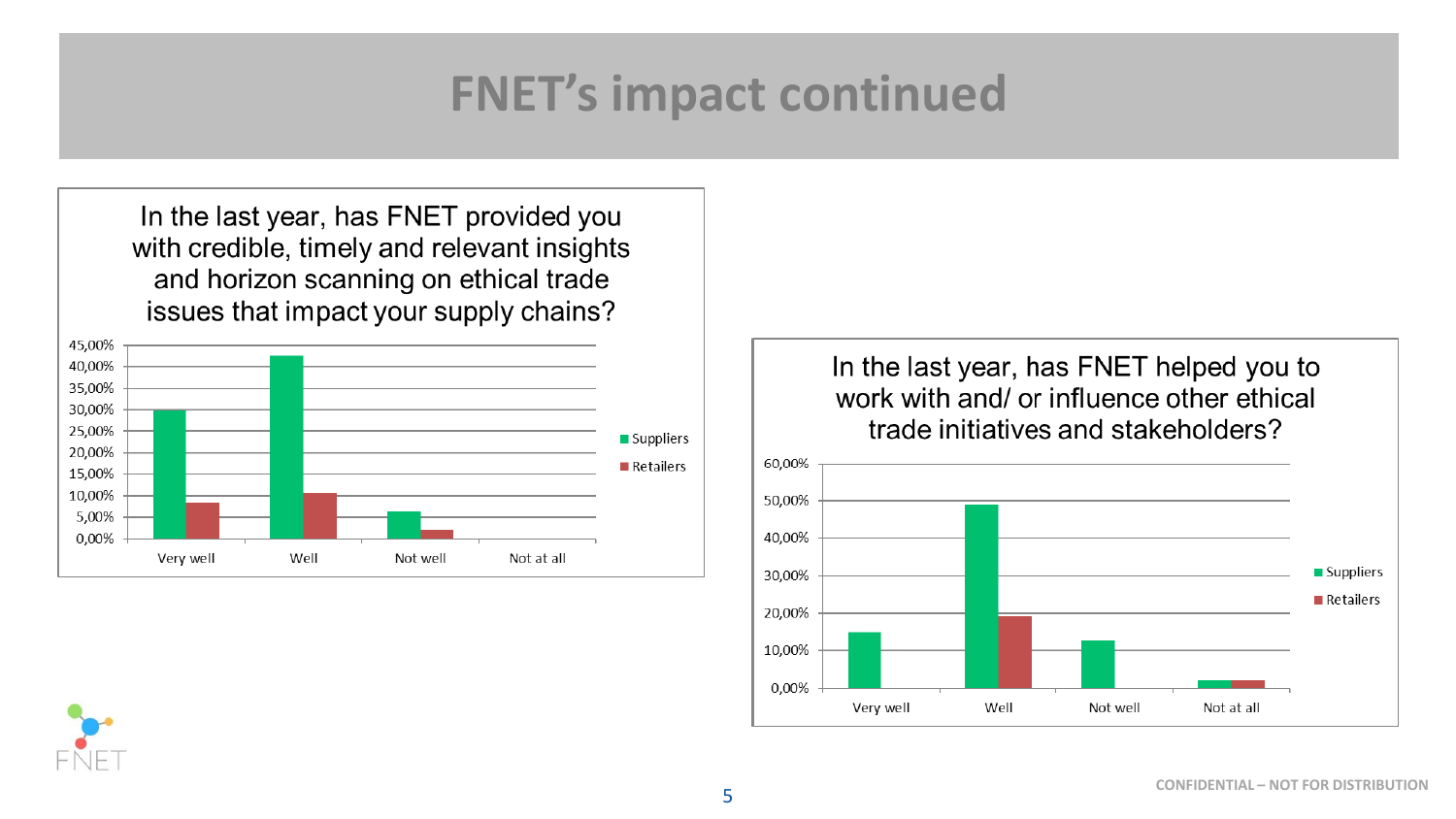## **FNET's impact continued**

In the last year, has FNET increased your confidence in being able to articulate your ethical trade/ human rights strategy to your customers?



In the last year, has FNET led to a more consistent approach from your retail customers who are members of FNET?



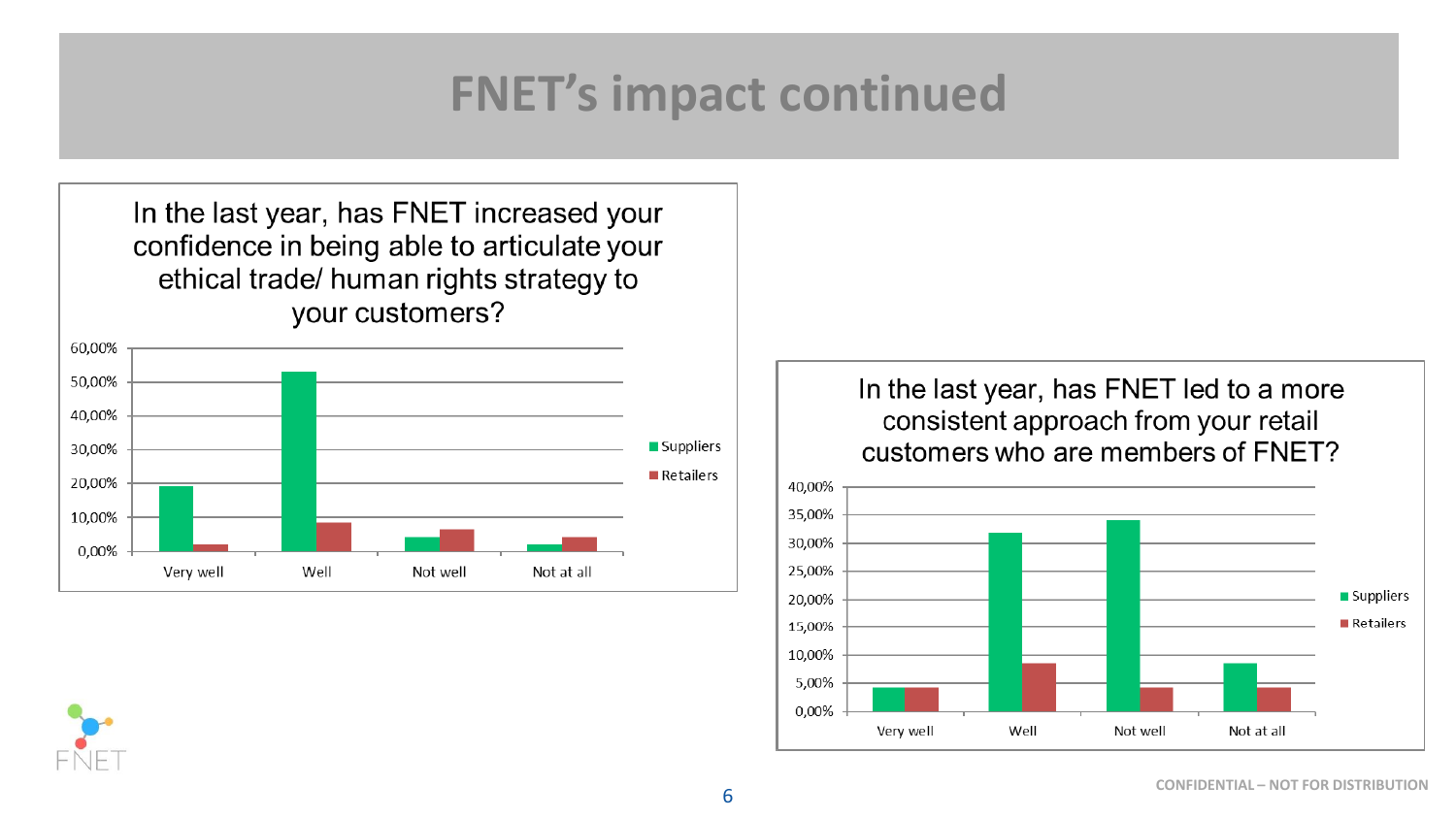# **Benefits in last year from FNET participation**

- Risk assessment tool
- Tools and templates being able to contribute to and benefit from documents created
- Open dialogue, shared experiences, knowledge and information exchange
- Collaboration
- Learning about challenges in similar supply chains
- **Recruitment fees**  grappling/ active discussion
- **Greater understanding** of other people's challenges and confidence that own challenges are not unique
- Engagement with retailers to understand their position/ direction of travel
- Bringing in external knowledge via speakers
- Resource library
- A safe place to acquire ethical information and advice.
- Increased engagement and awareness of issues and possible solutions
- Great engagement pieces to work on with suppliers
- Information to feed into future developments
- Excellent signposting to key areas and publications.
- Opportunities to work through detail and practicality
- Opportunity to get feedback on works in progress, not just showcase works completed.
- Broadening narrow perspectives of those on ground and encouraging practical thinking for those at strategy level
- Being able to present an issue internally as important because FNET is involved and highlights good work
- Greater insights and access to other company members
- Challenging the "status quo"
- Greater engagement and capability from suppliers
- Access to knowledge within our supply chain beyond our customers/clients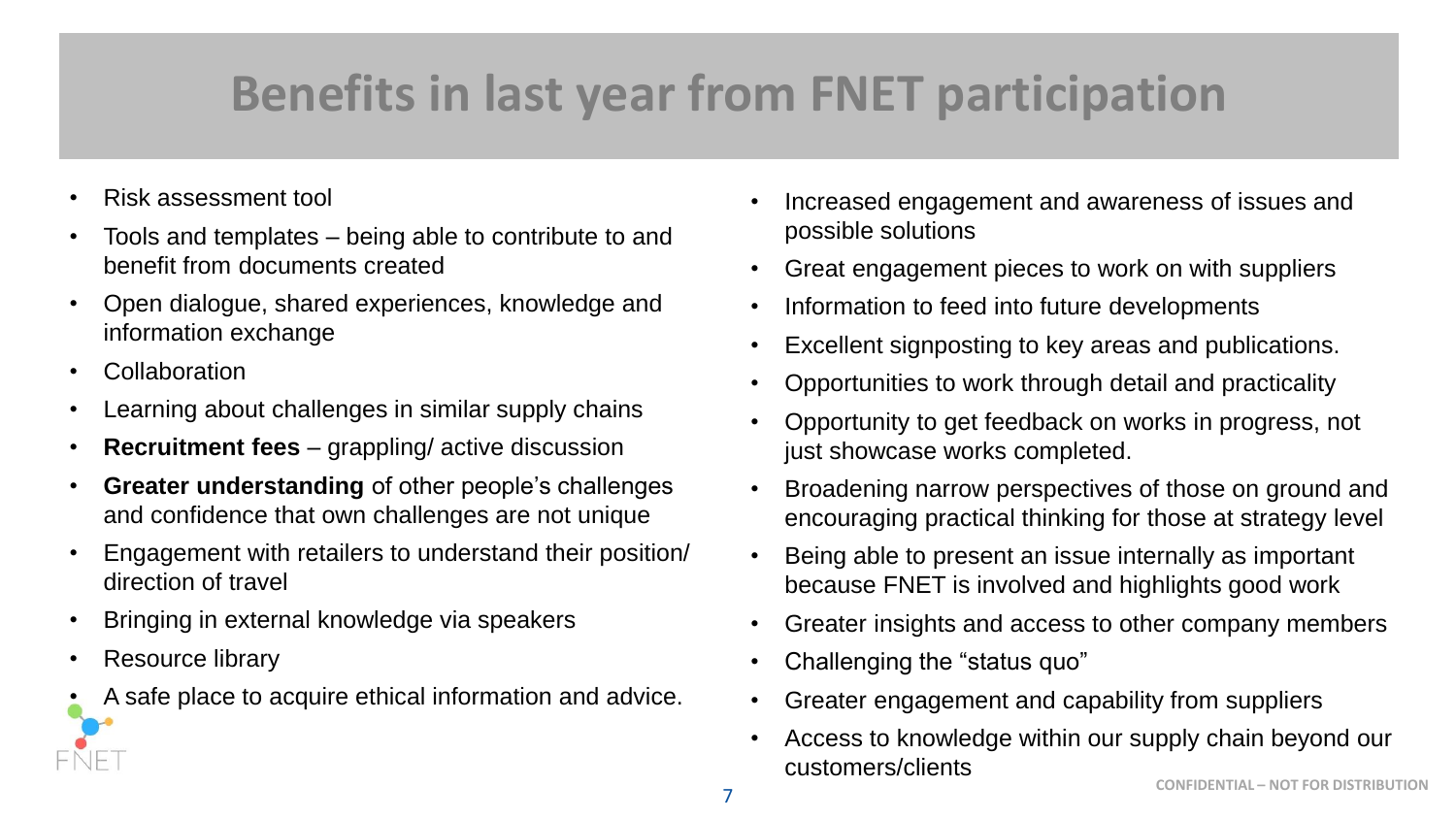# **Which FNET activities do you value the most?**



\*Participants had to rank all 6 activities from 1 to 6. The overall average score is shown here with 6 having the most value and 1 the least.